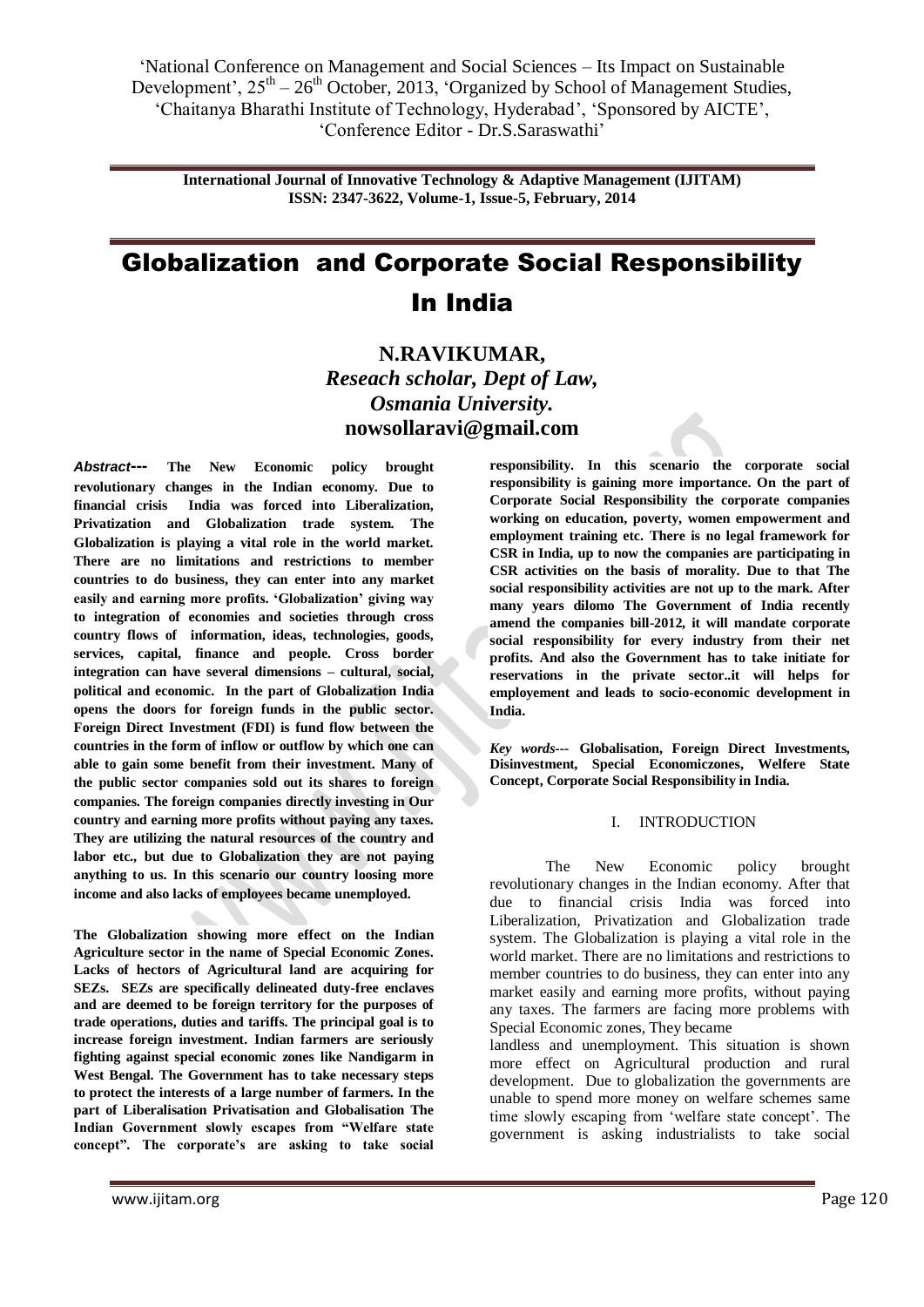> **International Journal of Innovative Technology & Adaptive Management (IJITAM) ISSN: 2347-3622, Volume-1, Issue-5, February, 2014**

responsibility part of the society development. The companies also taking various developmental activities through corporate social responsibility. The companies Bill-2012 has made compulsory to take on Social Responsibility for companies.

# **Globalization and its Meaning**

Broadly speaking, the term 'globalization' means integration of economies and societies through cross country flows of information, ideas, technologies, goods, services, capital, finance and people. Cross border integration can have several dimensions – cultural, social, political and economic. In fact, some people fear cultural and social integration even more than economic integration. The fear of "cultural hegemony" haunts many. Limiting ourselves to economic integration, one can see this happen through the three channels of (a) trade in goods and services, (b) movement of capital and (c) flow of finance. Besides, there is also the channel through the movement of people.

Globalization is often used to refer to economic globalization, that is, integration of national economies into the international economy through trade, foreign direct investment, capital flows, migration, and the spread of technology Globalization.

Globalization increases competition, making firms efficient and allows outsourcing, which is beneficial as people can do the same job for less money elsewhere, and the people who did the job originally can get a job they are actually good at. Globalization puts downward pressure on inflation Promotes technological advancement, again creating jobs and growing incomes. Allows specialization, so countries can produce more goods more efficiently, increasing incomes and lowering prices/costs. Countries can produce what they are best at and trade it for goods other countries can produce well, allowing both countries to benefit invest, thus increasing their incomes and jobs. Countries which have a high savings level and don"t know what to do with it can invest it in other countries and earn a return.

# **The supreme Court on Globalization:**

"The attractive mantras of globalization and liberalization are fast becoming the raison d"etre of the judicial process and an impression has been created that the constitutional courts are no longer sympathetic towards the plight of industrial and unorganized workers. Judges of the Supreme Court and Constitutional courts that there will be "precarious consequences" will visit the nation if they dilute constitutional imperatives to promote the "so – called trends of Globalization".

# **Foreign Direct Investments**

Foreign Direct Investments (FDI) is fund flow between the countries in the form of inflow or outflow by which one can able to gain some benefit from their investment whereas another can exploit the opportunity to enhance the productivity and find out better position through performance. The effectiveness and efficiency depends upon the investors' perception, if investment with the purpose of long term then it is contributing positively towards economy on the other hand if it is for short term for the purpose of making profit then it may be less significant.

Depending on the industry sector and type of business, a foreign direct investment may be an attractive and viable option. Any decision on investing is thus a combination of an assessment of internal resources, competitiveness, and market analysis and market expectations. Foreign Investment in India is governed by the FDI policy announced by the Government of India and the provision of the Foreign Exchange Management Act (FEMA) 1999. Reserve Bank has issued Notification No. FEMA 20/2000-RB dated May 3, 2000, which contains the Regulation in this regard. This notification has been amended from time to time.

Part of the Liberalization, privatization and Globalization India forced to implement Foreign Direct investments in the public sector. As per the world trade organization (WTO) guidelines the Government of India stated disinvestment in public sector in the year 1991. Then the Prime minister of India late P.V. Narasimha Rao government chosen New Economic policy in India, due to that several crucial decisions was taking place. Since that year disinvestment policy continued slowly. BJP led National Democratic Alliance (NDA) front came to power in the central the Disinvestment policy got speed up. Then the prime minister A.B. Vajpayee appointed separate minister for Disinvest in his cabinet, during their term many of the public sector companies sold out their shares.

# **Recent Disinvestments**

Recently the Government of India disinvest its public sector companies, which are getting more profits as well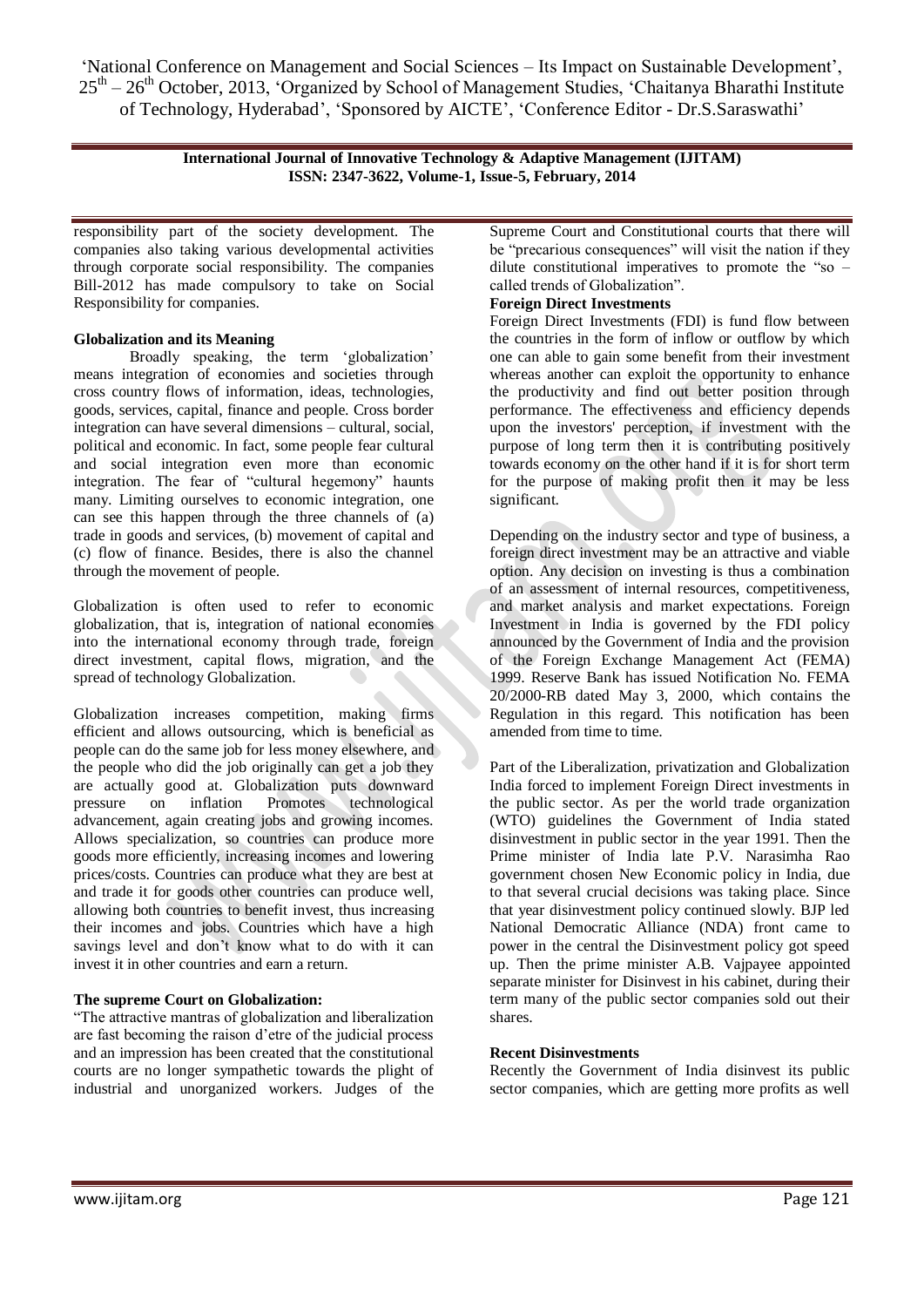> **International Journal of Innovative Technology & Adaptive Management (IJITAM) ISSN: 2347-3622, Volume-1, Issue-5, February, 2014**

as giving employment to large people, in the name bad functioning and not available sufficient funds to develop the industry. Whatever reason may be the government ultimate aim is disinvestment. These are the companies recently sold out its shares to foreign companies.

*NBSS, ONGC, MOIL LTD, COAL INDIA LTD, POWER GRID CORPORATION, ENGINEERS INDIA LTD, NMDC LTD, RURAL ELECTRIFICATION CORPORATION LTD, NTPC LTD, OIL INDIA LTD, NHP LTD, SHIPPING CORPORATION OF INDIA LTD, POWER FINANCE CORPORATION LTD.*

# **Forthcoming Disinvestments- Government Approval Received**

The Government of India also plans to disinvest some more public sector industries. The government has already given its approval for that process.

- *1. TYRE CORPORATION OF INDIA LTD*
- *2. HINDUSTAN COPPER LTD.*
- *3. STEEL AUTHORITY OF INDIA LTD.*
- *4. RASTRIYA ISPAT NIGAM LTD.*
- *5. BHARAT HEAVY ELECTRICAL LIMITED.*

Government should design the FDI policy such a way where FDI inflow can be utilized as a means of enhancing domestic production, savings and exports through the equitable distribution among states by providing much freedom to states, so that they can attract FDI inflows at their own level. FDI can help to raise the output, productivity and export at the sectoral level output, productivity and export are minimal due to the flow of FDI into India both at the macro level as well as at the sectoral level. Therefore for further opening up of the Indian economy, it is advisable to open up the export oriented sectors and higher growth of his economy could be achieved through the growth of these sectors.

# **Center for public interest litigation vs Union of India & Anr. (With writ petition (civil) NO. 286 of 2003) : Supreme court of India**

In this case The petitions questioned the process of disinvestment in public sector companies without proper amendments of that companies act. Justice Rajendra Babu and G.P. Mathur: given judgment; we allow these petitions restraining the Central Government from proceeding with disinvestment resulting in HPCL and

BPCL ceasing to be Government companies without appropriately amending the statutes concerned suitably.

# **Special Economic Zone:**

Special Economic Zone (SEZ) is a scheme to attract investment in a particular area. Backward areas where business and commerce can't reach are promoted to do business in a particular area. So that unused area of land can be used fruitfully. Through such scheme, government attracts industrialists to start a factory in such areas and they would give tax concession etc. Particular area is termed as SEZ; this is regulated by the Ministry of Commerce and Industry. The Ministry of Commerce and Industry takes decisions with regard to SEZ. Facilities are provided in SEZ by the government to promote the business and employment.

#### **Salient features on Special Economic Zones**

An SEZ is a geographically demarcated region that has economic laws that are more liberal than the country"s typical economic laws and where all the units therein have specific privileges. SEZs are specifically delineated duty-free enclaves and are deemed to be foreign territory for the purposes of trade operations, duties and tariffs. The principal goal is to increase foreign investment. Through the introduction of SEZs, India also wants to enhance its somewhat dismal infrastructural requirements, which, once they have been improved, will invite even more foreign direct investment. Or put in the government"s own words, the main objectives of the SEZs are:

- (a) Generation of additional economic activity;
- (b) Promotion of exports of goods and services;
- (c) Promotion of Investment from domestic and foreign sources;
- (d) Creation of employment opportunities;
- (e) Development of infrastructure facilities.

# **Special Economic Zones -controversy**

After the initial hiccups in March 2000, when then the Union Minister for industries Murasoli Maran announced the new policy regarding tax-free enclaves, the concept of an SEZ and its implementation seemed to sail in calm waters. But soon, with farmers experiencing dispossession of their land and political parties exploiting the plight of the farmers for their own political ends, the discussion became more heated, leading to a host of protests. At first, there were some court cases challenging the setting up of SEZs, especially the legitimacy of the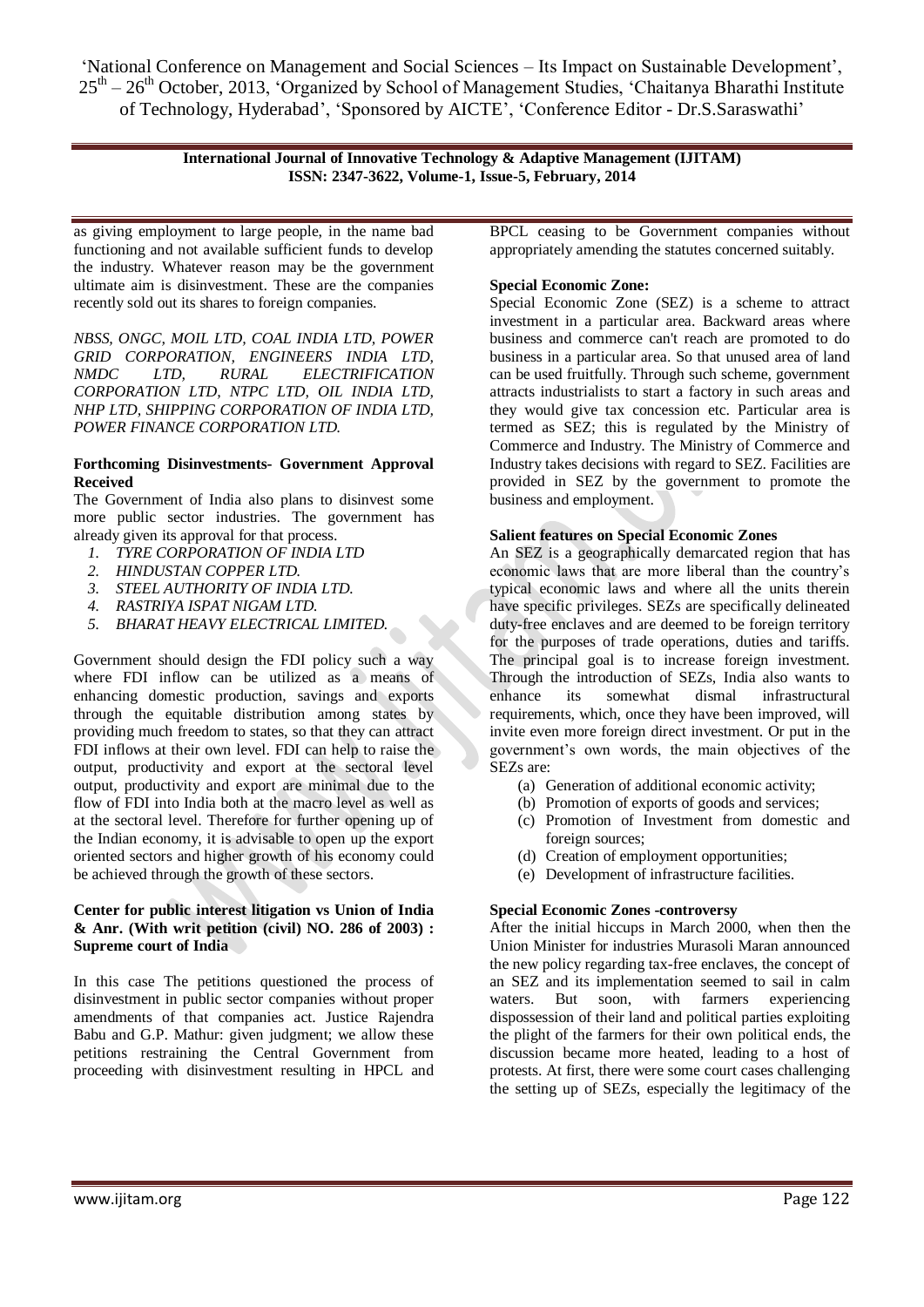> **International Journal of Innovative Technology & Adaptive Management (IJITAM) ISSN: 2347-3622, Volume-1, Issue-5, February, 2014**

forceful land acquisition on the grounds of "public purpose". But later the resistance became real : Indian" when people and parties took to the streets and politicians started fasting and lamenting the neo-liberal land grab and the Government not knowing how to appease the storm.

Land, especially agricultural land in India, is a very delicate subject and has been an emotive issue ever since the Zamindari days. Land if the livelihood of millions of people. Not only the immediate owners of the land area affected, but also sharecroppers or daily wage labors. Farmers first tried to safeguard their interests through litigation. In November 2006, farmers from the Jamnagar district in Gujarat moved the High Court of Gujarat and later even the supreme court to challenge the setting – up of a 10,000 acre (approx.  $4,000 - ha$ ) SEZ by Reliance infrastructure. They alleged that the acquisition of large tracts of agricultural land in the villages of the district not only violated the Land Acquisition Act of 1894, but was also in breach of the public interest. This led the Government to "consider" putting a ceiling on the maximum land area that can be acquired for multiproduct zones and decide to "go slow" in approving SEZs.

The controversy led to serve clashes between angry farmers and state forces at Nandigram in West Bengal"s East Midnapore District south-west of Kolkata. Which was initiated by the West Bengal government to set up a chemical hub in a joint venture with the Salim Group from Indonesia. The chemical hub would have required the acquisition of over 14,000 acres (57 km2) of land. The SEZ would have been spread over approximately 29 villages, thereby affecting tens of thousands of rural dwellers. As expected, the prospect of losing their land and consequently their livelihood, although no official notification of land acquisition was announced.

The situation was whether shady in Nandigram, The administration denied there was any such move and that it was yet to identify the areas to be acquired. Many political agents started finishing in troubled waters and further adding fuel to the fire, leaving many CPI (M) workers on the run and some even dead – in fact there was so much trouble that the CPI (M) had to organize relief camps in its stronghold to protect its members from the agitated crowd. Supporters of the BUPC were at the

receiving end here. The BUPC managed to keep Nandigram under its control for some time.

A massive operation with at least 3,000 policemen was launched on  $14<sup>th</sup>$  March 2007. Who amassed a crowd of roughly 2,000 villagers at the entry points into Nandigram, with women and children forming the front ranks. In the resulting mayhem, at least 14 people were killed and claims of large-scale sexual crimes were made afterwards.

# **Welfare state concept in India**

It is a concept of government in which the state plays a key role in the protection and promotion of economic and social well-being of its citizens. A welfare state is based on the principles of equality of opportunity and equitable distribution of wealth. It also focuses on the government responsible for those who are unable to avail themselves of the minimal provisions of a good life. Under this system, the welfare of its citizens is the responsibility of the state. Since independence the rulers of India have been implementing various schemes which will useful welfare of the people. After Globalization the governments didn"t allot more funds for welfare of the poor compared with before Globalization in India. Due to various reasons the governments are slowly escaped from welfare state concept. The governments are asking the corporate"s to take up social responsibility. In this scenario the corporate social responsibility is playing a vital role in the society.

# **Corporate social responsibility**

Corporate Social Responsibility (CSR) defined as "the ethical behavior of a company towards the society" manifests in the form of such noble programs initiated by for-profit organizations. CSR has become increasingly prominent in the Indian corporate scenario because organizations have realized that besides growing their businesses it is also vital to build trustworthy and sustainable relationships with the community at large.

CSR is not a new concept in India. Corporations like the Tata Group, the Aditya Birla Group, and an Indian Oil Corporation, to name a few, have been involved in serving the community ever since their inception. Many other organizations have been doing their part for the society through donations and charity events.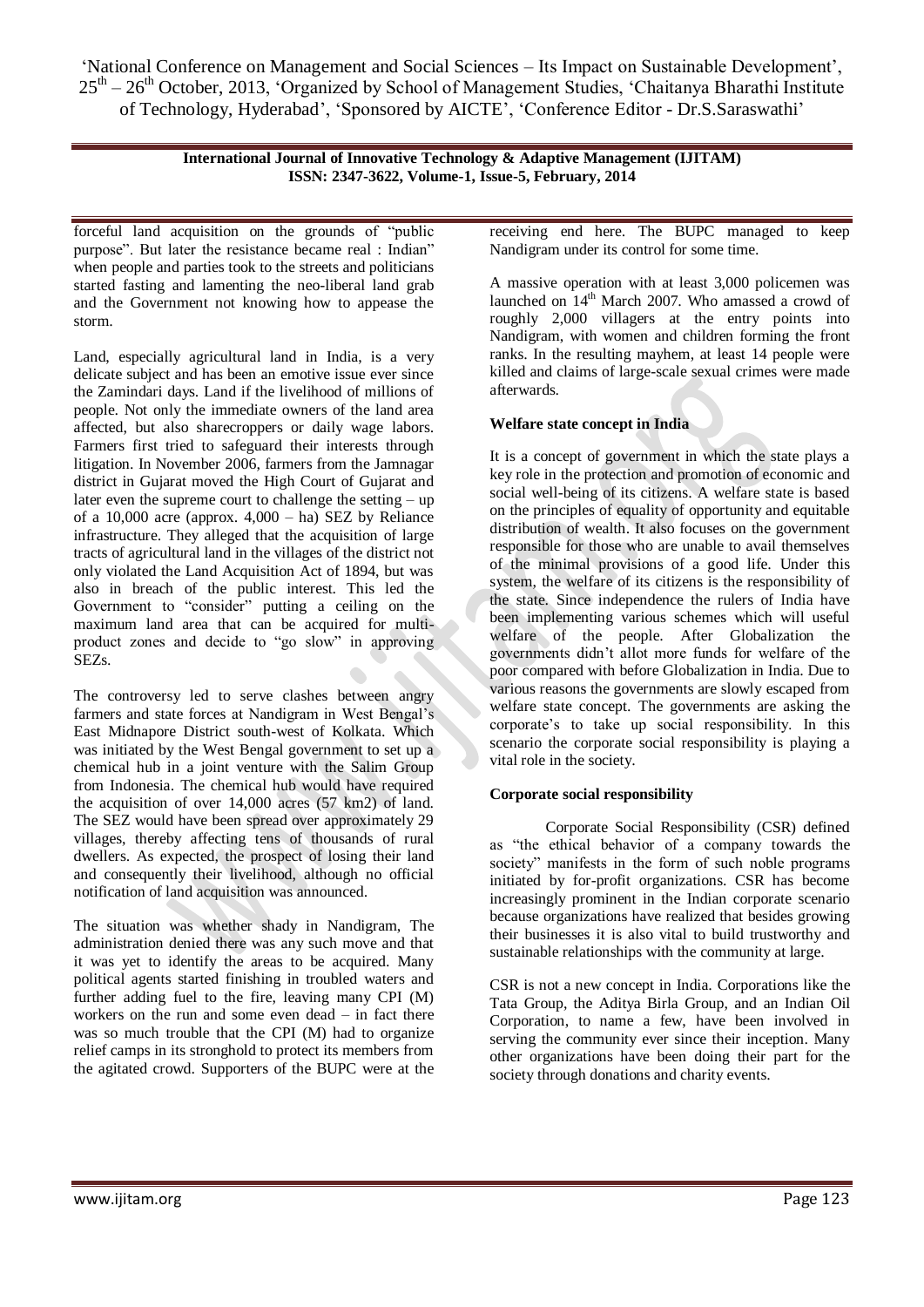> **International Journal of Innovative Technology & Adaptive Management (IJITAM) ISSN: 2347-3622, Volume-1, Issue-5, February, 2014**

# **Companies Bill-2012**

The Government of India has made compulsory for industries to take up Social Responsibility through The Companies Bill-2012. The companies shall have appoint the CSR Committee. Board consisting of three or more directors, out of which at least one director shall be an Independent director. As per The companies Bill 2012 schedule VII, Activities which may be included by companies in their Corporate Social Responsibility Policies Activities relating to:

- i. Eradicating extreme hunger and poverty;
- ii. Promotion of education;Promoting gender equality and empowering women;
- iii. Reducing child mortality and improving maternal health;
- iv. Combating human immunodeficiency virus, acquired immune deficiency Syndrome, malaria and other diseases;
- v. Ensuring environmental sustainability;
- vi. Employment is enhancing vocational skills;
- vii. Social business projects;
- viii. Contribution to the Prime Minister's National Relief Fund or any other fund set up by the Central Government or the State Governments for Socioeconomic development and relief and funds for the welfare of The Scheduled Castes, the Scheduled Tribes, other backward classes,Minorities and women; and
	- (ix) Such other matters as may be prescribed.

# **Core Elements:**

Each business entity should formulate a CSR policy to guide its strategic planning and provide a roadmap for its CSR initiatives, which should be an integral part of the overall business policy and aligned with its business goals. The policy should be framed with the participation of various level executives and should be approved by the Board.

The CSR Policy should normally cover following core elements:

# 1**. Care for all Stakeholders**:

The companies should respect the interests of , and be responsive towards all stakeholders, including shareholders, employees, customers, suppliers, project affected people, society at large etc. And create value for all of them. They should develop mechanisms to actively engage with all stakeholders, inform them of inherent risks and mitigate them where they occur.

# 2. **Ethical functioning:**

Their governance systems should be underpinned by Ethics, Transparency and Accountability. They should not engage in business practices that are abusive, unfair, corrupt or anti-competitive.

# 3**. Respect for Workers" Rights and Welfare:**

Companies should provide a workplace environment that is safe, hygienic and humane and which upholds the dignity of employees. They should provide all employees with access to training and development of necessary skills for career advancement, on an equal and nondiscriminatory basis. They should uphold the freedom of association and the effective recognition of the right to collective bargaining of labor, have an effective grievance Redressal system, should not employ child or forced labor and provide and maintain equality of opportunities without any discrimination on any grounds in recruitment and during employment.

#### 4**. Respect for Human Rights**:

Companies should respect human rights for all and avoid complicity with human rights abuses by them or by third party.

# 5. **Respect for Environment:**

Companies should take measures to check and prevent pollution; recycle, manage and reduce waste, should manage natural resources in a sustainable manner and ensure optimal use of resources like land and water, should proactively respond to the challenges of climate change by adopting cleaner production methods, promoting efficient use of energy and environmentally friendly technologies.

# 6. **Activities for Social and Inclusive Development**: